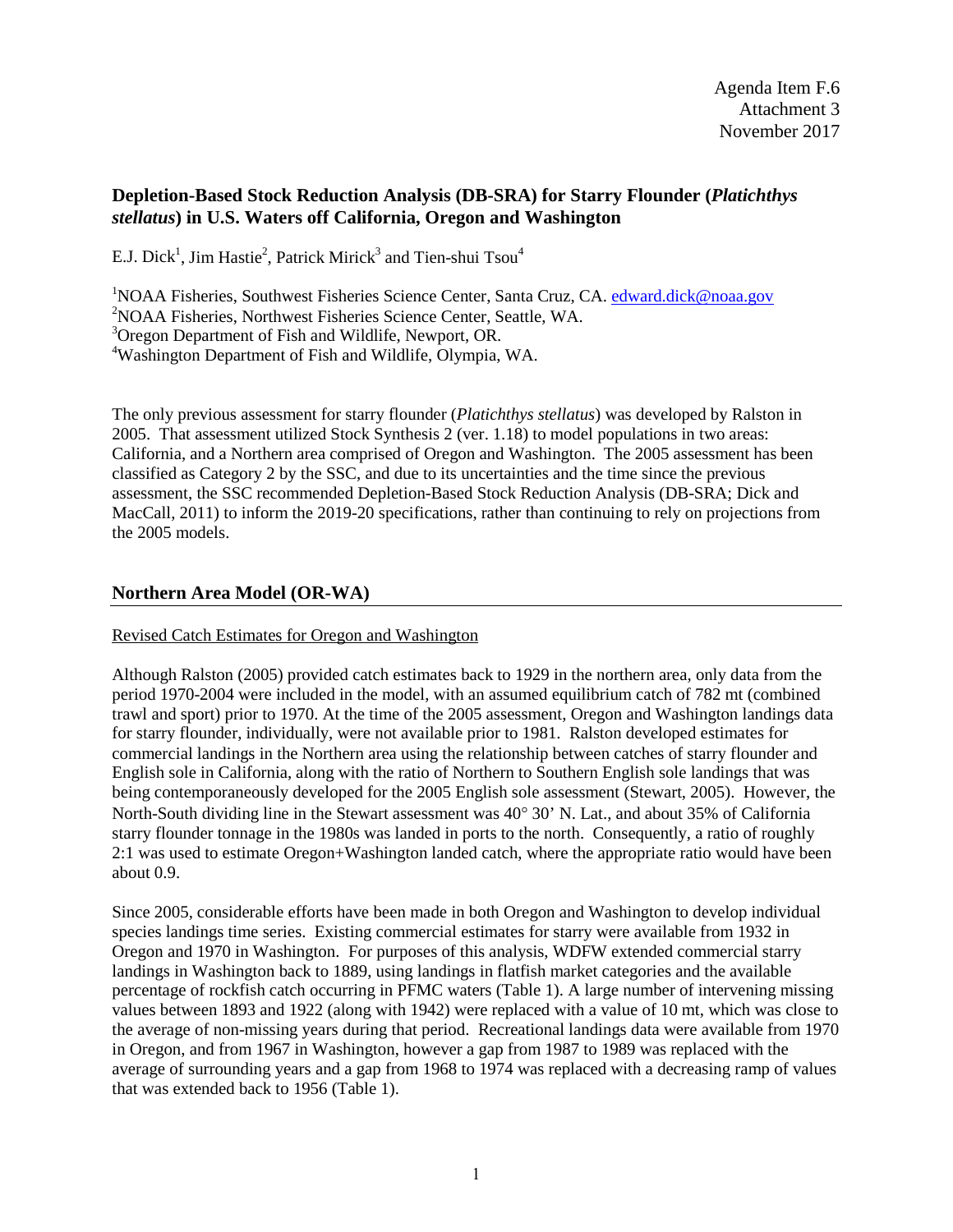Commercial discards were handled in 3 stanzas. Since 2002, analysis by the West Coast Groundfish Observer Program of coastwide starry discard amounts were divided by state annually, in proportion with landed weight. Analysis of data from the Pikitch studies of the late-1980s indicated a discard rate of 4% (of landed catch) during that period (Patrick Mirick, pers. comm.). However, that rate was much lower than discard rates observed in many observed years, and aggregate discard during the first five years of observation (2002-06) was 35%. The intervening landings data indicated a substantial and sustained reduction of landings occurred in 1992, with a Northern total of 652 mt in 1991 (the largest amount since 1976) declining to 118 mt in 1992 (the smallest amount since the 1939 estimate). Since 1993, estimated total catch in the Northern area has not exceeded 108 mt. There was no change in management of starry flounder in 1992, however, discussion with state agency staff indicated this drop was likely the result of delivery limits imposed by processors, which could have increased discards. Consequently, the 4% rate estimated from the Pikitch data was used for all years up through 1991, and a ramp was used to increase discard (as a % of landings) from 11% in 1992 to 25% in 2001.

Revised estimates of total starry flounder removals in Oregon and Washington (landings and discard from the commercial and recreational sectors) are considerably lower than Ralston's (2005) estimates and pre-1970 equilibrium assumption (Figure 1).

#### Depletion-Based Stock Reduction Analysis (DB-SRA)

In addition to a time series of historical removals, DB-SRA requires an estimate of age at maturity and distributions of four quantities: natural mortality (M),  $F_{MSY} / M$ ,  $B_{MSY}/B_0$ , and stock depletion in units of unfished biomass (∆). The quantity commonly known to the PFMC as "depletion" is equal to 1-∆. Parameters for the four input distributions and age at maturity (3 years) were derived from Ralston (2005) or conventions in place for previous applications of DB-SRA (Table 2). The last assessment estimated that the starry flounder stock off Oregon and Washington (the "northern" model) was at 44% of unfished spawning output in 2005 (depletion  $= 0.44$ ), which is the assumed average depletion in the DB-SRA analysis ( $\Delta = 0.56 = 1 - 0.44$ ).

Ralston (2005) estimated proxy MSY for the Oregon and Washington stock to be 818 mt. We began our analysis by approximating the equilibrium assumption in Ralston's model by fixing catches from 1800 to 1969 at 782 mt (the sum of Ralston's equilibrium commercial and sport removals) in the DB-SRA model, and using Ralston's 1970-2004 total removals from the northern area. Median MSY from DB-SRA conditioned on this catch series is 752 mt (~95% highest density interval of 707-810 mt), only 8% less than Ralston's estimate. Using the revised catch time series (Figure 1) and input parameters (Table 2), median MSY from DB-SRA is 298 mt (~95% highest density interval of 237-359 mt), which reflects the change in scale of historical removals.

Starry flounder in waters off Oregon and Washington was last assessed over 10 years ago, and current status is highly uncertain. However, the last assessment estimated starry flounder in the northern area to be above target biomass, and total removals in the area have not exceeded 108 mt (< MSY) since 1993. This suggests that the revised DB-SRA estimate of MSY (298 mt) is a suitable proxy for Oregon and Washington's contribution to the starry flounder overfishing limit in 2019 and 2020 (Table 5).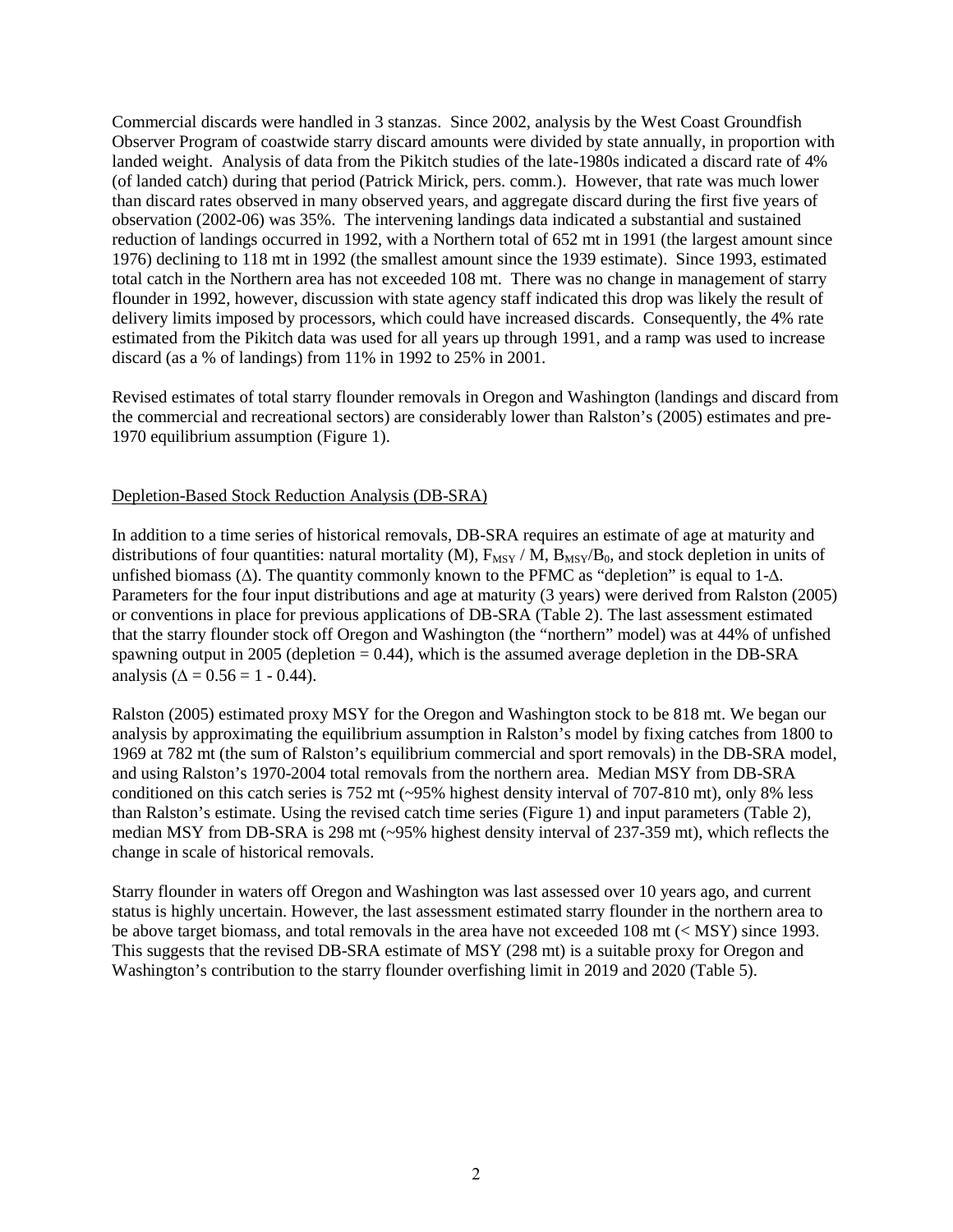# **California Model**

## Revised Catch Estimates for California

Ralston (2005) provided California catch estimates back to 1916, but only data from the period 1970- 2004 were included in the model, with an assumed equilibrium catch of 380 mt (combined trawl and sport) prior to 1970. Characteristics of the revised California catch time series (Table 3, Figure 2) include:

- Updated commercial landings from 1900-2016
	- o Heimann and Carlisle (1970) reported landings for starry flounder, 1916-1968
	- o Updated CALCOM landings from 1969-2016
	- o Linear ramp from 0.1 mt in 1900 to first reported value in 1916
	- o Assumed discard rate of 31.3% based on NWFSC (GEMM) estimates (2002-2015)
- Updated recreational removals (catch + discard) from 1900-2016
	- o Revised RecFIN removals from 2005-2016 [\(www.recfin.org\)](http://www.recfin.org/)
	- o Landings reported by Ralston (2005) for the period 1947-2004
	- o Assumed equilibrium catch of 37.6 mt prior to 1947 (similar approach to Ralston 2005)

## Depletion-Based Stock Reduction Analysis (DB-SRA)

In addition to a time series of historical removals, DB-SRA requires an estimate of age at maturity and distributions of four quantities: natural mortality (M),  $F_{MSY}/M$ ,  $B_{MSY}/B_0$ , and stock depletion in units of unfished biomass ( $\Delta$ ). The quantity commonly known to the PFMC as "depletion" is equal to 1- $\Delta$ . Parameters for the four input distributions and age at maturity (3 years) were derived from Ralston (2005) or conventions in place for previous applications of DB-SRA (Table 4). The last assessment estimated that the starry flounder stock off the coast of California (the "southern" model) was at 62% of unfished spawning output in 2005 (depletion  $= 0.62$ ), which is the assumed average depletion in the DB-SRA analysis ( $\Delta = 0.38 = 1 - 0.62$ ).

Given an assumed, average stock status of 62% of unfished spawning output in 2005 and low removals relative to historical levels after 2004, trends in population size predicted by DB-SRA must increase, on average, after 2005. Fishing at  $F_{MSY}$  will therefore produce yields greater than MSY. Ralston (2005) estimated proxy MSY for the California stock to be 396 mt based on Stock Synthesis (version 2). The DB-SRA median estimate of MSY is 353 mt (~95% highest density interval of 295-526 mt) using the revised catch time series (commercial plus recreational; Table 3, Figure 2) and input parameters (Table 4).

Average catch of starry flounder over the past two decades  $(\sim 35 \text{ mt})$  is an order of magnitude smaller than the available estimates of MSY. The stock was last assessed over 10 years ago, and current status is highly uncertain. However, the last assessment estimated starry flounder in California to be above target biomass, suggesting that MSY (353 mt) is a suitable proxy for California's contribution to the starry flounder overfishing limit in 2019 and 2020 (Table 5).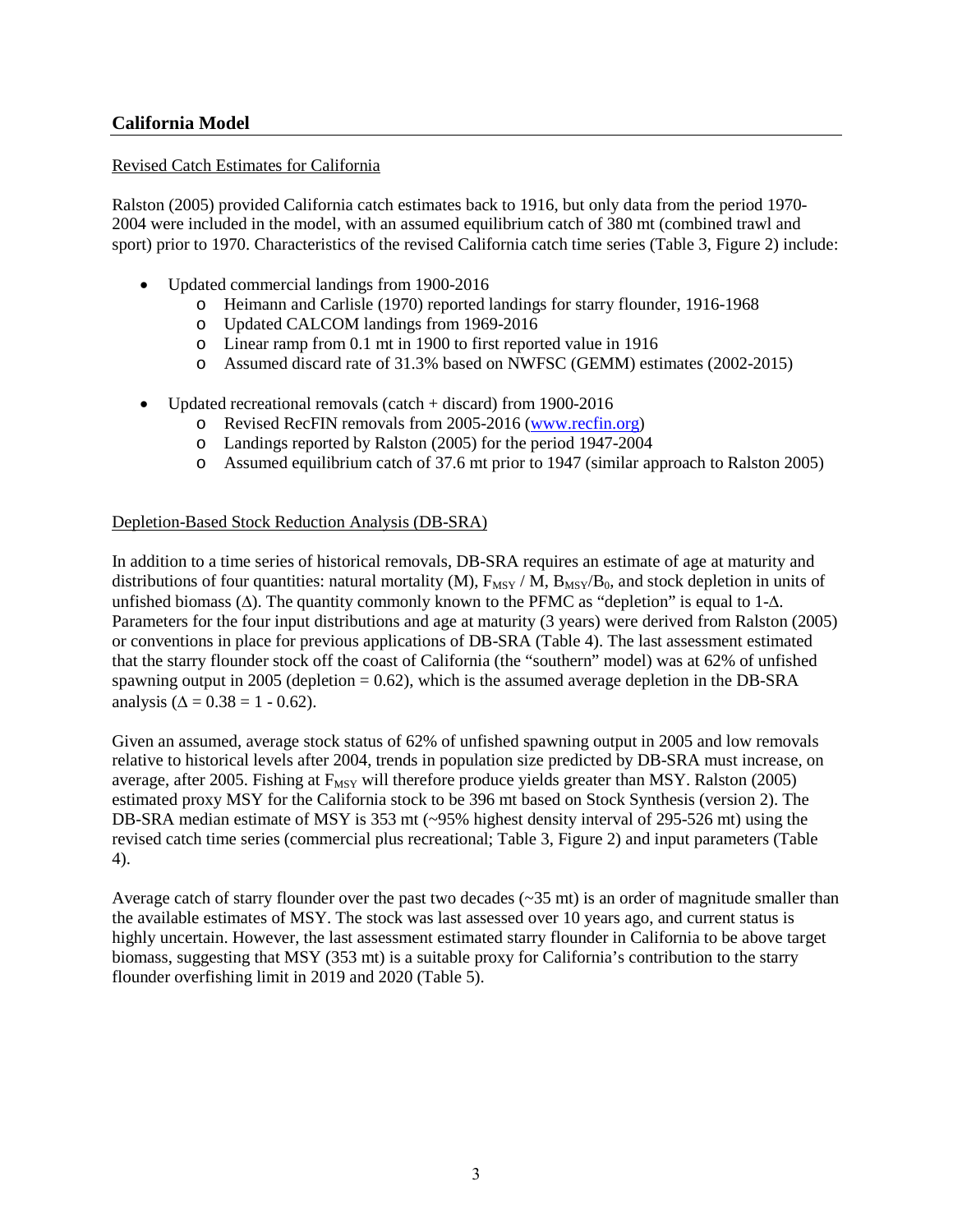#### **References**

- Dick, E. J. and A. D. MacCall. 2010. Estimates of sustainable yield for 50 data-poor stocks in the Pacific coast groundfish fishery management plan. NOAA Technical Memorandum, NOAA-TM-NMFS-SWFSC-460, 201 p.
- Dick, E.J., and MacCall, A.D. 2011. Depletion-Based Stock Reduction Analysis: A catch-based method for determining sustainable yields for data-poor fish stocks. Fisheries Research 110(2): 331–341.
- Heimann, R. F.G., and J. G. Carlisle, Jr. 1970. The California marine fish catch for 1968 and historical review 1916-68. Calif. Dept. Fish and Game Fish Bull. No. 149, 70 p.
- Ralston, S. 2005. An Assessment of Starry Flounder off California, Oregon, and Washington. Pacific Fishery Management Council, Portland, OR. Available at <http://www.pcouncil.org/groundfish/stock-assessments/>
- Stewart, I. 2005. Status of the U.S. English sole resource in 2005. Pacific Fishery Management Council, Portland, OR. Available at<http://www.pcouncil.org/groundfish/stock-assessments/>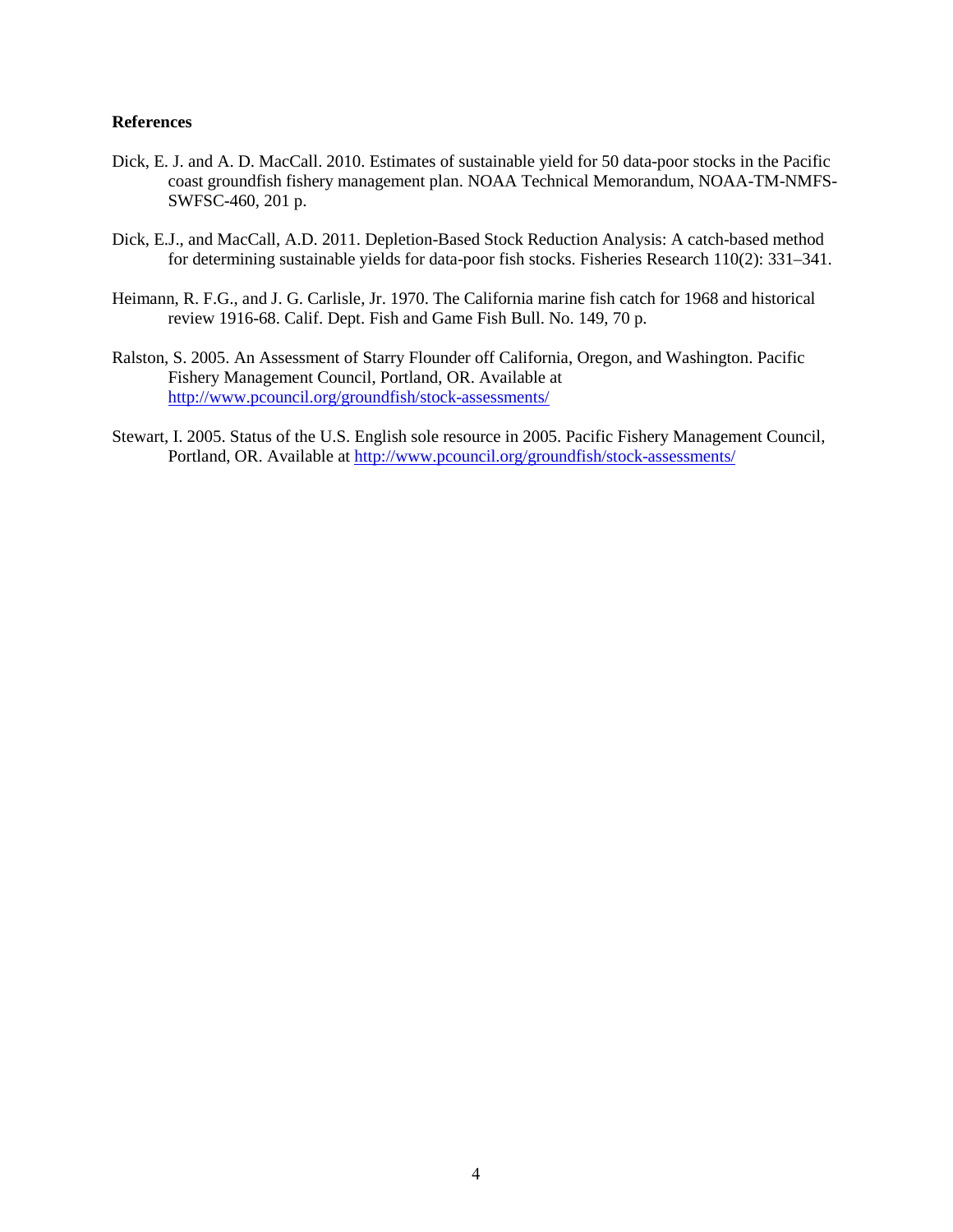# **Tables**

|      | Commercial |                 |                      | Recreational<br><b>Commercial + Recreational</b> |            |    |            |         | Ralston          |       |                       |
|------|------------|-----------------|----------------------|--------------------------------------------------|------------|----|------------|---------|------------------|-------|-----------------------|
|      |            | Landings (mt)   | Discard <sup>2</sup> |                                                  | Total (mt) |    | catch (mt) |         | Total catch (mt) |       | 2005                  |
| Year | OR         | WA <sup>1</sup> | % of Lnd             | OR                                               | WA         | OR | <b>WA</b>  | OR      | <b>WA</b>        | OR+WA | OR+WA mt <sup>3</sup> |
| 1889 |            | 4.3             | 4%                   |                                                  | 4.5        |    |            |         | 4.5              | 4.5   |                       |
| 1890 |            | 5.5             | 4%                   |                                                  | 5.7        |    |            |         | 5.7              | 5.7   |                       |
| 1891 |            | 7.9             | 4%                   |                                                  | 8.2        |    |            |         | 8.2              | 8.2   |                       |
| 1892 |            | 7.6             | 4%                   |                                                  | 7.9        |    |            |         | 7.9              | 7.9   |                       |
| 1893 |            | 10              | 4%                   |                                                  | 10.4       |    |            |         | 10.4             | 10.4  |                       |
| 1894 |            | 10              | 4%                   |                                                  | 10.4       |    |            |         | 10.4             | 10.4  |                       |
| 1895 |            | 4.4             | 4%                   |                                                  | 4.6        |    |            |         | 4.6              | 4.6   |                       |
| 1896 |            | 10              | 4%                   |                                                  | 10.4       |    |            |         | 10.4             | 10.4  |                       |
| 1897 |            | 10              | 4%                   |                                                  | 10.4       |    |            |         | 10.4             | 10.4  |                       |
| 1898 |            | 10              | 4%                   |                                                  | 10.4       |    |            |         | 10.4             | 10.4  |                       |
| 1899 |            | $1.1\,$         | 4%                   |                                                  | $1.2\,$    |    |            |         | $1.2\,$          | $1.2$ |                       |
| 1900 |            | 10              | 4%                   |                                                  | 10.4       |    |            |         | 10.4             | 10.4  |                       |
| 1901 |            | 10              | 4%                   |                                                  | 10.4       |    |            |         | 10.4             | 10.4  |                       |
| 1902 |            | 10              | 4%                   |                                                  | 10.4       |    |            |         | 10.4             | 10.4  |                       |
| 1903 |            | 10              | 4%                   |                                                  | 10.4       |    |            |         | 10.4             | 10.4  |                       |
| 1904 |            | 16.4            | 4%                   |                                                  | 17.0       |    |            |         | 17.0             | 17.0  |                       |
| 1905 |            | 10              | 4%                   |                                                  | 10.4       |    |            |         | 10.4             | 10.4  |                       |
| 1906 |            | 10              | 4%                   |                                                  | 10.4       |    |            |         | 10.4             | 10.4  |                       |
| 1907 |            | 10              | 4%                   |                                                  | 10.4       |    |            |         | 10.4             | 10.4  |                       |
| 1908 |            | 23.3            | 4%                   |                                                  | 24.2       |    |            |         | 24.2             | 24.2  |                       |
| 1909 |            | 10              | 4%                   |                                                  | 10.4       |    |            |         | 10.4             | 10.4  |                       |
| 1910 |            | 10              | 4%                   |                                                  | 10.4       |    |            |         | 10.4             | 10.4  |                       |
| 1911 |            | 10              | 4%                   |                                                  | 10.4       |    |            |         | 10.4             | 10.4  |                       |
| 1912 |            | 10              | 4%                   |                                                  | 10.4       |    |            |         | 10.4             | 10.4  |                       |
| 1913 |            | 10              | 4%                   |                                                  | 10.4       |    |            |         | 10.4             | 10.4  |                       |
| 1914 |            | 10              | 4%                   |                                                  | 10.4       |    |            |         | 10.4             | 10.4  |                       |
| 1915 |            | $2.1\,$         | 4%                   |                                                  | 2.2        |    |            |         | $2.2\,$          | 2.2   |                       |
| 1916 |            | 10              | 4%                   |                                                  | 10.4       |    |            |         | 10.4             | 10.4  |                       |
| 1917 |            | $10\,$          | 4%                   |                                                  | 10.4       |    |            |         | 10.4             | 10.4  |                       |
| 1918 |            | 10              | 4%                   |                                                  | 10.4       |    |            |         | 10.4             | 10.4  |                       |
| 1919 |            | 10              | 4%                   |                                                  | 10.4       |    |            |         | 10.4             | 10.4  |                       |
| 1920 |            | 10              | 4%                   |                                                  | 10.4       |    |            |         | 10.4             | 10.4  |                       |
| 1921 |            | $10\,$          | 4%                   |                                                  | 10.4       |    |            |         | 10.4             | 10.4  |                       |
| 1922 |            | 10              | 4%                   |                                                  | 10.4       |    |            |         | 10.4             | 10.4  |                       |
| 1923 |            | 16.1            | 4%                   |                                                  | 16.7       |    |            |         | 16.7             | 16.7  |                       |
| 1924 |            | 18.6            | 4%                   |                                                  | 19.4       |    |            |         | 19.4             | 19.4  |                       |
| 1925 |            | 20.2            | 4%                   |                                                  | 21.0       |    |            |         | 21.0             | 21.0  |                       |
| 1926 |            | 11.5            | 4%                   |                                                  | 12.0       |    |            |         | 12.0             | 12.0  |                       |
| 1927 |            | $8.0\,$         | 4%                   |                                                  | 8.4        |    |            |         | $8.4\,$          | 8.4   |                       |
| 1928 |            | $10.1\,$        | 4%                   |                                                  | 10.6       |    |            |         | 10.6             | 10.6  |                       |
| 1929 |            | $8.6\,$         | 4%                   |                                                  | 9.0        |    |            |         | 9.0              | 9.0   | 782.0                 |
| 1930 |            | 7.6             | 4%                   |                                                  | 7.9        |    |            |         | 7.9              | 7.9   | 782.0                 |
| 1931 |            | 9.0             | 4%                   |                                                  | 9.3        |    |            |         | 9.3              | 9.3   | 782.0                 |
| 1932 | 2.6        | 5.3             | 4%                   | 2.7                                              | 5.5        |    |            | 2.7     | 5.5              | 8.2   | 782.0                 |
| 1933 | $1.2\,$    | 28.6            | 4%                   | $1.3$                                            | 29.8       |    |            | $1.3\,$ | 29.8             | 31.1  | 782.0                 |
|      |            |                 |                      |                                                  |            |    |            |         |                  |       |                       |

*Table 1. Summary of all catch data used in the 2017 starry flounder assessment for waters off Oregon and Washington.*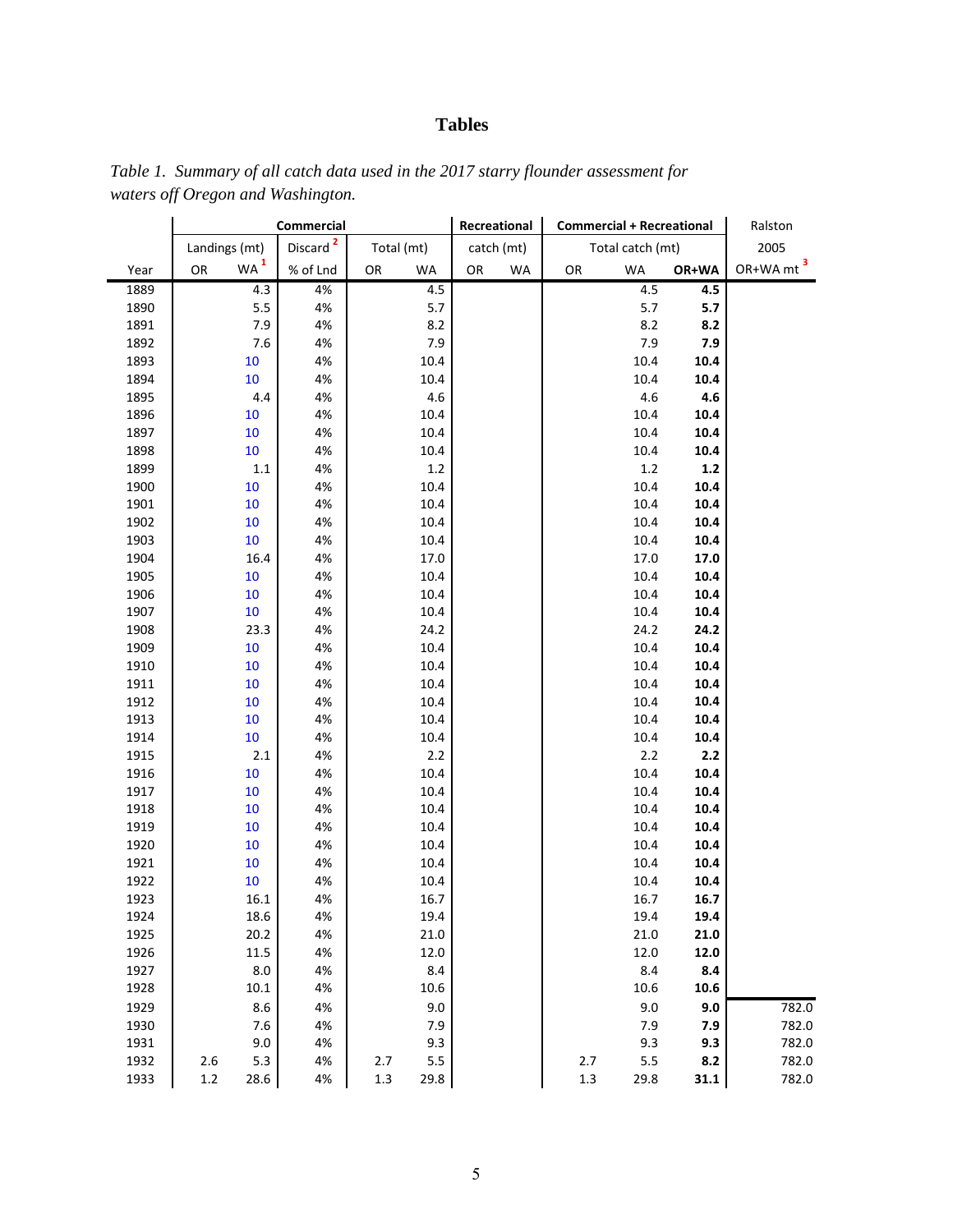*Table 1. Summary of all catch data used in the 2017 starry flounder assessment for waters off Oregon and Washington (cont.).*

|      |               | Commercial |                      |            |           |            | Recreational<br><b>Commercial + Recreational</b> |       |                  | Ralston |                       |
|------|---------------|------------|----------------------|------------|-----------|------------|--------------------------------------------------|-------|------------------|---------|-----------------------|
|      | Landings (mt) |            | Discard <sup>1</sup> | Total (mt) |           | catch (mt) |                                                  |       | Total catch (mt) |         | 2005                  |
| Year | OR            | WA         | % of Lnd             | OR         | <b>WA</b> | OR         | <b>WA</b>                                        | OR    | <b>WA</b>        | OR+WA   | OR+WA mt <sup>2</sup> |
| 1934 | 0.5           | 2.3        | 4%                   | 0.5        | 2.4       |            |                                                  | 0.5   | 2.4              | 2.9     | 782.0                 |
| 1935 | 1.3           | 106.6      | 4%                   | 1.3        | 110.9     |            |                                                  | 1.3   | 110.9            | 112.2   | 782.0                 |
| 1936 | 5.1           | 23.9       | 4%                   | 5.3        | 24.9      |            |                                                  | 5.3   | 24.9             | 30.1    | 782.0                 |
| 1937 | 25.6          | 2.4        | 4%                   | 26.6       | 2.5       |            |                                                  | 26.6  | 2.5              | 29.1    | 782.0                 |
| 1938 | 0.5           | 4.2        | 4%                   | 0.5        | 4.3       |            |                                                  | 0.5   | 4.3              | 4.9     | 782.0                 |
| 1939 | 79.7          | 3.6        | 4%                   | 82.9       | 3.8       |            |                                                  | 82.9  | 3.8              | 86.7    | 782.0                 |
| 1940 | 143.2         | 7.3        | 4%                   | 149.0      | 7.6       |            |                                                  | 149.0 | 7.6              | 156.6   | 782.0                 |
| 1941 | 171.0         | 6.8        | 4%                   | 177.8      | 7.0       |            |                                                  | 177.8 | $7.0$            | 184.8   | 782.0                 |
| 1942 | 198.2         | 10         | 4%                   | 206.2      | 10.4      |            |                                                  | 206.2 | 10.4             | 216.6   | 782.0                 |
| 1943 | 364.7         | 9.4        | 4%                   | 379.3      | 9.8       |            |                                                  | 379.3 | 9.8              | 389.1   | 782.0                 |
| 1944 | 366.0         | 52.9       | 4%                   | 380.7      | 55.0      |            |                                                  | 380.7 | 55.0             | 435.6   | 782.0                 |
| 1945 | 442.9         | 48.1       | 4%                   | 460.6      | 50.0      |            |                                                  | 460.6 | 50.0             | 510.6   | 782.0                 |
| 1946 | 569.3         | 57.8       | 4%                   | 592.1      | 60.1      |            |                                                  | 592.1 | 60.1             | 652.2   | 782.0                 |
| 1947 | 292.5         | 85.7       | 4%                   | 304.2      | 89.1      |            |                                                  | 304.2 | 89.1             | 393.3   | 782.0                 |
| 1948 | 640.8         | 132.2      | 4%                   | 666.5      | 137.5     |            |                                                  | 666.5 | 137.5            | 804.0   | 782.0                 |
| 1949 | 127.2         | 48.2       | 4%                   | 132.3      | 50.2      |            |                                                  | 132.3 | 50.2             | 182.5   | 782.0                 |
| 1950 | 157.7         | 112.7      | 4%                   | 164.0      | 117.2     |            |                                                  | 164.0 | 117.2            | 281.3   | 782.0                 |
| 1951 | 150.2         | 108.0      | 4%                   | 156.3      | 112.4     |            |                                                  | 156.3 | 112.4            | 268.6   | 782.0                 |
| 1952 | 95.0          | 104.0      | 4%                   | 98.8       | 108.2     |            |                                                  | 98.8  | 108.2            | 207.0   | 782.0                 |
| 1953 | 104.4         | 66.3       | 4%                   | 108.6      | 69.0      |            |                                                  | 108.6 | 69.0             | 177.5   | 782.0                 |
| 1954 | 150.8         | 68.4       | 4%                   | 156.8      | 71.2      |            |                                                  | 156.8 | 71.2             | 228.0   | 782.0                 |
| 1955 | 126.1         | 126.5      | 4%                   | 131.1      | 131.6     |            |                                                  | 131.1 | 131.6            | 262.7   | 782.0                 |
| 1956 | 57.8          | 134.9      | 4%                   | 60.1       | 140.3     |            | 1                                                | 60.1  | 141.3            | 201.4   | 782.0                 |
| 1957 | 151.4         | 107.0      | 4%                   | 157.4      | 111.3     |            | $\overline{2}$                                   | 157.4 | 113.3            | 270.7   | 782.0                 |
| 1958 | 215.9         | 75.9       | 4%                   | 224.5      | 79.0      |            | 4                                                | 224.5 | 83.0             | 307.5   | 782.0                 |
| 1959 | 123.6         | 72.8       | 4%                   | 128.6      | 75.7      |            | 5                                                | 128.6 | 80.7             | 209.3   | 782.0                 |
| 1960 | 105.3         | 91.5       | 4%                   | 109.6      | 95.2      |            | 6                                                | 109.6 | 101.2            | 210.7   | 782.0                 |
| 1961 | 179.4         | 97.5       | 4%                   | 186.6      | 101.4     |            | 7                                                | 186.6 | 108.4            | 295.0   | 782.0                 |
| 1962 | 325.9         | 82.5       | 4%                   | 338.9      | 85.8      |            | 8                                                | 338.9 | 93.8             | 432.7   | 782.0                 |
| 1963 | 146.2         | 87.5       | 4%                   | 152.0      | 91.0      |            | 9                                                | 152.0 | 100.0            | 252.0   | 782.0                 |
| 1964 | 247.3         | 66.4       | 4%                   | 257.2      | 69.0      |            | 10                                               | 257.2 | 79.0             | 336.3   | 782.0                 |
| 1965 | 181.9         | 58.2       | 4%                   | 189.1      | 60.5      |            | 12                                               | 189.1 | 72.5             | 261.7   | 782.0                 |
| 1966 | 222.5         | 40.6       | 4%                   | 231.4      | 42.2      |            | 14                                               | 231.4 | 56.2             | 287.6   | 782.0                 |
| 1967 | 141.2         | 105.7      | 4%                   | 146.9      | 109.9     |            | 15.4                                             | 146.9 | 125.3            | 272.2   | 782.0                 |
| 1968 | 206.8         | 160.9      | 4%                   | 215.1      | 167.3     |            | 16                                               | 215.1 | 183.3            | 398.4   | 782.0                 |
| 1969 | 198.5         | 55.3       | 4%                   | 206.4      | 57.5      |            | 17                                               | 206.4 | 74.0             | 280.5   | 782.0                 |
| 1970 | 270.8         | 41.1       | 4%                   | 281.6      | 42.7      | 1.5        | 17                                               | 283.1 | 59.7             | 342.8   | 47.3                  |
| 1971 | 282.7         | 34.1       | 4%                   | 294.0      | 35.4      | 1.5        | 18                                               | 295.5 | 53.4             | 349.0   | 30.0                  |
| 1972 | 237.1         | 49.5       | 4%                   | 246.6      | 51.5      | 1.5        | 19                                               | 248.1 | 70.5             | 318.6   | 37.5                  |
| 1973 | 210.4         | 42.4       | 4%                   | 218.8      | 44.1      | 1.5        | 20                                               | 220.3 | 64.1             | 284.4   | 48.0                  |
| 1974 | 276.2         | 332.1      | 4%                   | 287.3      | 345.4     | 1.5        | 21                                               | 288.8 | 366.4            | 655.2   | 39.8                  |
| 1975 | 399.5         | 108.2      | 4%                   | 415.5      | 112.5     | 1.5        | 24.2                                             | 417.0 | 136.7            | 553.7   | 32.3                  |
| 1976 | 787.9         | 39.1       | 4%                   | 819.4      | 40.6      | 1.5        | 15.2                                             | 820.9 | 55.8             | 876.8   | 30.8                  |
| 1977 | 335.7         | 116.8      | 4%                   | 349.1      | 121.5     | 1.5        | 55.1                                             | 350.7 | 176.6            | 527.2   | 28.5                  |
| 1978 | 491.7         | 146.7      | 4%                   | 511.4      | 152.6     | 1.5        | 28.2                                             | 512.9 | 180.7            | 693.6   | 30.8                  |
| 1979 | 283.5         | 130.4      | 4%                   | 294.8      | 135.7     | 1.5        | 10.4                                             | 296.3 | 146.1            | 442.4   | 36.8                  |
| 1980 | 193.2         | 138.7      | 4%                   | 201.0      | 144.3     | 16.8       | 1.9                                              | 217.7 | 146.2            | 363.9   | 128.3                 |
| 1981 | 400.6         | 170.1      | 4%                   | 416.6      | 176.9     | 49.1       | 8.3                                              | 465.7 | 185.2            | 650.9   | 96.8                  |
| 1982 | 217.9         | 211.5      | 4%                   | 226.6      | 220.0     | 23.1       | 6.3                                              | 249.8 | 226.2            | 476.0   | 36.8                  |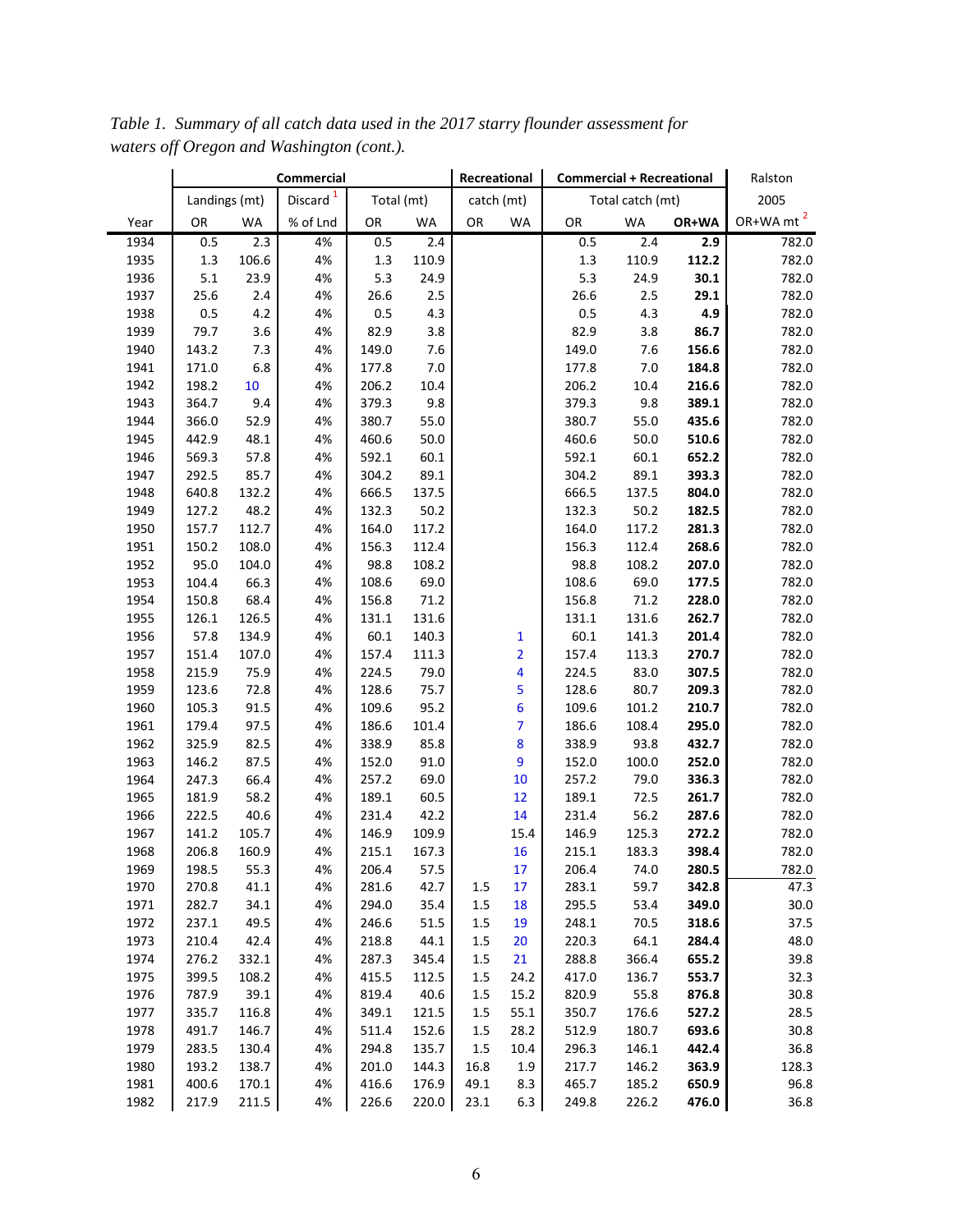|      |                                                   | <b>Commercial</b> |                      |            |           |            | Recreational | <b>Commercial + Recreational</b> |                  |         | Ralston               |
|------|---------------------------------------------------|-------------------|----------------------|------------|-----------|------------|--------------|----------------------------------|------------------|---------|-----------------------|
|      | Landings (mt)                                     |                   | Discard <sup>1</sup> | Total (mt) |           | catch (mt) |              |                                  | Total catch (mt) |         | 2005                  |
| Year | OR                                                | <b>WA</b>         | % of Lnd             | OR         | <b>WA</b> | OR         | WA           | OR                               | <b>WA</b>        | OR+WA   | OR+WA mt <sup>2</sup> |
| 1983 | 195.7                                             | 49.2              | 4%                   | 203.5      | 51.2      | 9.8        | 0.4          | 213.3                            | 51.6             | 264.9   | 21.8                  |
| 1984 | 107.3                                             | 25.8              | 4%                   | 111.6      | 26.8      | 0.9        | $0.1\,$      | 112.5                            | 26.9             | 139.4   | 12.8                  |
| 1985 | 358.0                                             | 194.5             | 4%                   | 372.4      | 202.3     | 0.9        | 0.6          | 373.3                            | 202.8            | 576.1   | 11.3                  |
| 1986 | 97.6                                              | 72.2              | 4%                   | 101.6      | 75.1      | 1.3        | 1.3          | 102.9                            | 76.4             | 179.3   | 9.0                   |
| 1987 | 90.7                                              | 94.9              | 4%                   | 94.4       | 98.7      | 2.4        | 1.3          | 96.8                             | 100.0            | 196.8   | 8.3                   |
| 1988 | 143.3                                             | 135.0             | 4%                   | 149.1      | 140.4     | 1.5        | 1.3          | 150.6                            | 141.7            | 292.3   | 8.3                   |
| 1989 | 195.0                                             | 273.8             | 4%                   | 202.8      | 284.7     | 0.8        | 1.3          | 203.5                            | 286.0            | 489.6   | 12.0                  |
| 1990 | 106.1                                             | 186.1             | 4%                   | 110.3      | 193.6     |            | 2.1          | 110.3                            | 195.7            | 306.0   | 9.8                   |
| 1991 | 325.3                                             | 326.3             | 4%                   | 338.3      | 339.3     |            | 1.2          | 338.3                            | 340.5            | 678.8   | 7.5                   |
| 1992 | 70.8                                              | 47.5              | 11%                  | 78.6       | 52.8      |            | 1.5          | 78.6                             | 54.3             | 132.9   | 5.3                   |
| 1993 | 74.5                                              | 41.6              | 12%                  | 83.4       | 46.6      |            | 0.9          | 83.4                             | 47.5             | 130.9   | 3.0                   |
| 1994 | 62.8                                              | 8.7               | 13%                  | 71.0       | 9.8       |            | 0.5          | 71.0                             | 10.3             | 81.2    | $0.0\,$               |
| 1995 | 37.1                                              | 13.2              | 14%                  | 42.3       | 15.0      |            | 0.7          | 42.3                             | 15.8             | 58.0    | $0.0\,$               |
| 1996 | 26.7                                              | 3.8               | 15%                  | 30.8       | 4.3       |            | $0.5\,$      | 30.8                             | 4.9              | 35.6    | 0.0                   |
| 1997 | 53.7                                              | 9.0               | 17%                  | 62.9       | 10.5      |            | 0.6          | 62.9                             | 11.1             | 74.0    | 2.3                   |
| 1998 | 52.3                                              | 0.7               | 19%                  | 62.2       | 0.9       |            | 0.2          | 62.2                             | $1.1\,$          | 63.3    | 3.0                   |
| 1999 | 21.8                                              | 0.4               | 21%                  | 26.4       | 0.5       |            | 0.3          | 26.4                             | 0.8              | 27.2    | 2.3                   |
| 2000 | 21.7                                              | 3.5               | 23%                  | 26.7       | 4.4       |            | 0.1          | 26.7                             | 4.5              | 31.2    | 0.0                   |
| 2001 | 7.3                                               | 0.1               | 25%                  | 9.1        | 0.1       | 0.0        | 0.4          | 9.1                              | 0.5              | 9.6     | $6.0\,$               |
| 2002 | 18.3                                              | 0.4               | 88%                  | 34.4       | 0.8       | 0.1        | 0.6          | 34.4                             | 1.4              | 35.9    | 11.3                  |
| 2003 | 18.0                                              | 0.1               | 8%                   | 19.3       | 0.1       | 0.1        | 0.5          | 19.4                             | 0.7              | 20.1    | $6.0\,$               |
| 2004 | 67.4                                              | 4.0               | 49%                  | 100.3      | 5.9       | 0.2        | 0.6          | 100.5                            | $6.5\,$          | 107.1   | $6.0\,$               |
| 2005 | 17.4                                              | 3.5               | 23%                  | 21.4       | 4.3       | 0.1        | $0.8\,$      | 21.5                             | 5.0              | 26.5    |                       |
| 2006 | 48.8                                              | 1.9               | 5%                   | 51.5       | 2.0       | 0.1        | 0.5          | 51.5                             | 2.6              | 54.1    |                       |
| 2007 | 7.3                                               | 1.3               | 13%                  | 8.3        | 1.5       | 0.0        | 0.5          | 8.3                              | 1.9              | 10.2    |                       |
| 2008 | 2.9                                               | 0.3               | 25%                  | 3.6        | 0.4       | 0.0        | 0.4          | 3.6                              | 0.8              | 4.4     |                       |
| 2009 | 4.6                                               | 0.2               | 14%                  | 5.3        | 0.2       | 0.0        | 0.9          | 5.3                              | $1.1\,$          | $6.4\,$ |                       |
| 2010 | 10.1                                              | 7.3               | 5%                   | 10.6       | 7.7       | 0.0        | 0.7          | 10.7                             | 8.4              | 19.0    |                       |
| 2011 | 8.1                                               | $0.0\,$           | 33%                  | 10.8       | 0.0       | 0.1        | $0.8\,$      | 10.9                             | 0.8              | 11.7    |                       |
| 2012 | 7.3                                               | 0.0               | 9%                   | 8.0        | 0.0       | 0.0        | 2.0          | 8.1                              | 2.0              | 10.0    |                       |
| 2013 | 1.5                                               | 0.2               | 14%                  | 1.7        | 0.3       | 0.0        | 1.7          | 1.7                              | 1.9              | 3.7     |                       |
| 2014 | 9.7                                               | 0.0               | 6%                   | 10.3       | 0.0       | 0.0        | 3.0          | 10.3                             | 3.0              | 13.2    |                       |
| 2015 | 5.3                                               | 11.1              | 5%                   | 5.6        | 11.7      | 0.0        | 3.5          | 5.6                              | 15.2             | 20.8    |                       |
| 2016 | 10.6                                              | 0.0               | 16%                  | 12.3       | 0.0       | 0.0        | 8.2          | 12.3                             | 8.2              | 20.5    |                       |
|      | Sum of catch (mt) in current assessment<br>20,786 |                   |                      |            |           |            |              |                                  |                  |         |                       |

*Table 1. Summary of all catch data used in the 2017 starry flounder assessment for waters off Oregon and Washington (cont.).*

**Sum of catch (mt) in the 2005 assessment 32,832**

**1** For years without Washington commercial records from 1893 to 1922, the average of years with recorded landings from 1889 to 1930 was used. During 1926-32, the general 'Flatfish' market category was assumed to be all flounder, as there was all a 'Sole' category. In 1924-25, 1933, and 1935-36, only the 'Flounder' category was used, and it was assumed to be comprised of 50% sole species.

**2** Discard prior to 1992 was assumed to be 4%, based on Pikitch data; WCGOP estimates used for 2002 onward, and a ramp used in between. The jump in assumed rate from 1991 to 1992 reflects the sharp drop in landings, that may have resulted from lower dealer landing limits.

**3** Ralston set equilibrium catch at 782 mt from the beginning of the 2005 assessment (1929) through 1969.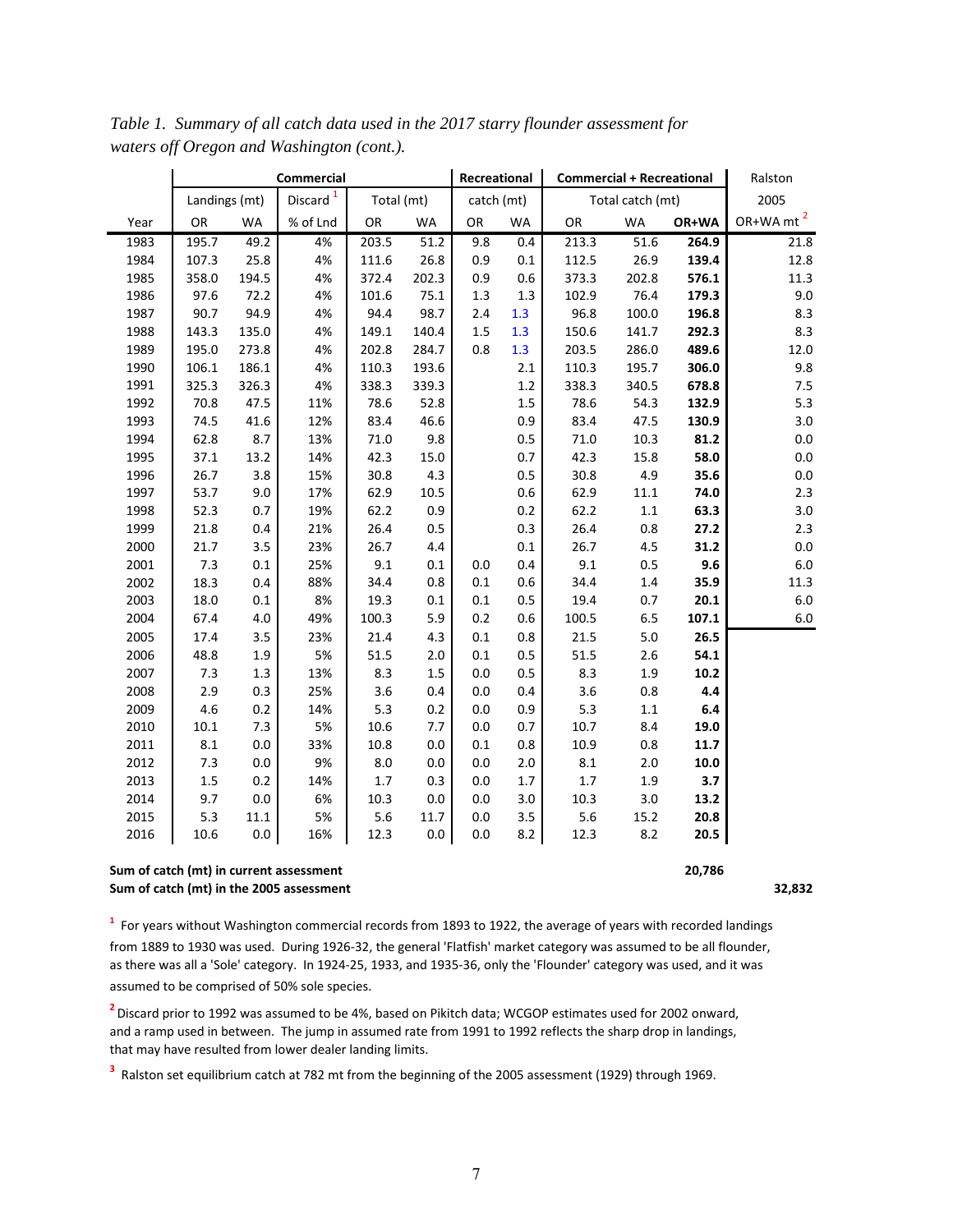| <b>Quantity</b> | <b>Distribution</b> | <b>Parameters</b>           | <b>Basis</b>           |
|-----------------|---------------------|-----------------------------|------------------------|
| М               | Lognormal           | Mean = $0.3$ , SD= $0.4$    | Ralston 2005           |
| $F_{MSY} / M$   | Lognormal           | Mean= $0.8$ , SD= $0.1$     | Dick and MacCall, 2010 |
| $B_{MSY} / B_0$ | <b>Beta</b>         | Mean = $0.25$ , SD = $0.05$ | PFMC flatfish proxy    |
| $\Delta(2005)$  | Beta                | Mean = $0.56$ , SD = $0.1$  | Ralston 2005           |

*Table 2: DB-SRA parameter distributions for Oregon-Washington starry flounder*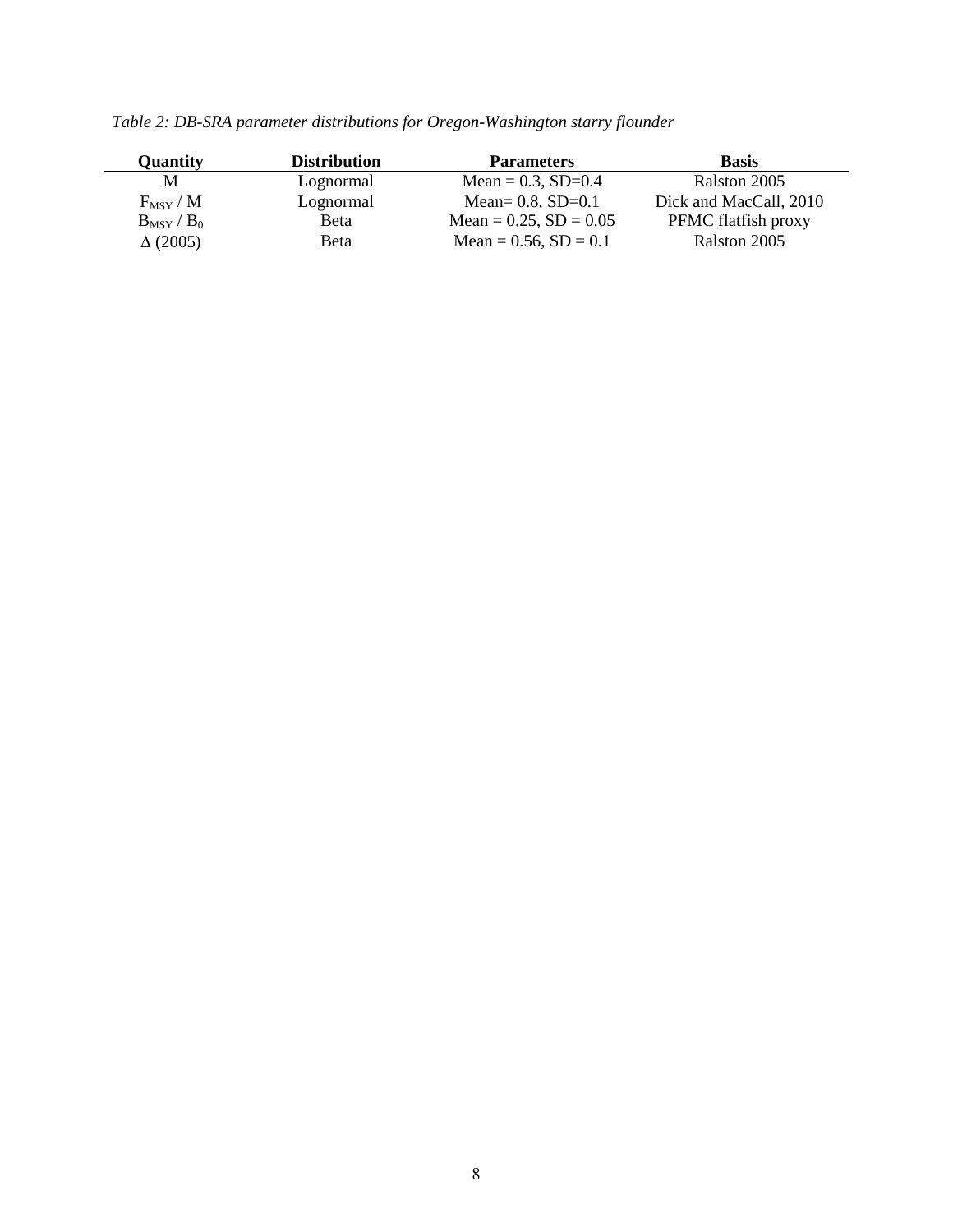|  | Table 3. Revised total removals (mt) of starry flounder for California. See text for details and sources. |  |  |  |  |  |
|--|-----------------------------------------------------------------------------------------------------------|--|--|--|--|--|
|  |                                                                                                           |  |  |  |  |  |

|              |              | Commercial               |      |              | Commercial               |
|--------------|--------------|--------------------------|------|--------------|--------------------------|
| Year         | Recreational | (includes 31.3% discard) | Year | Recreational | (includes 31.3% discard) |
| 1900         | 37.6         | 0.1                      | 1959 | 17.3         | 623.5                    |
| 1901         | 37.6         | 17.0                     | 1960 | 13.0         | 154.3                    |
| 1902         | 37.6         | 33.9                     | 1961 | 20.8         | 187.8                    |
| 1903         | 37.6         | 50.8                     | 1962 | 20.0         | 201.4                    |
| 1904         | 37.6         | 67.7                     | 1963 | 17.8         | 310.5                    |
| 1905         | 37.6         | 84.6                     | 1964 | 32.2         | 250.7                    |
| 1906         | 37.6         | 101.5                    | 1965 | 35.1         | 225.4                    |
| 1907         | 37.6         | 118.3                    | 1966 | 45.1         | 226.7                    |
| 1908         | 37.6         | 135.2                    | 1967 | 54.1         | 518.6                    |
| 1909         | 37.6         | 152.1                    | 1968 | 51.8         | 509.9                    |
| 1910         | 37.6         | 169.0                    | 1969 | 45.4         | 223.1                    |
| 1911         | 37.6         | 185.9                    | 1970 | 54.8         | 165.5                    |
| 1912         | 37.6         | 202.8                    | 1971 | 35.3         | 169.1                    |
| 1913         | 37.6         | 219.7                    | 1972 | 44.3         | 392.9                    |
| 1914         | 37.6         | 236.6                    | 1973 | 56.3         | 425.8                    |
| 1915         | 37.6         | 253.4                    | 1974 | 46.5         | 299.3                    |
| 1916         | 37.6         | 270.3                    | 1975 | 38.3         | 426.7                    |
| 1917         | 37.6         | 686.0                    | 1976 | 36.0         | 703.8                    |
|              |              |                          |      |              |                          |
| 1918<br>1919 | 37.6         | 487.7<br>259.5           | 1977 | 33.8         | 589.7                    |
|              | 37.6         |                          | 1978 | 36.0         | 490.5                    |
| 1920         | 37.6         | 286.8                    | 1979 | 43.5         | 588.9                    |
| 1921         | 37.6         | 174.9                    | 1980 | 84.0         | 441.4                    |
| 1922         | 37.6         | 321.1                    | 1981 | 29.3         | 389.8                    |
| 1923         | 37.6         | 303.1                    | 1982 | 38.3         | 269.3                    |
| 1924         | 37.6         | 226.2                    | 1983 | 38.3         | 308.7                    |
| 1925         | 37.6         | 354.0                    | 1984 | 24.0         | 341.8                    |
| 1926         | 37.6         | 397.7                    | 1985 | 14.3         | 331.4                    |
| 1927         | 37.6         | 351.4                    | 1986 | 24.8         | 238.6                    |
| 1928         | 37.6         | 238.2                    | 1987 | 51.8         | 167.9                    |
| 1929         | 37.6         | 345.9                    | 1988 | 42.0         | 157.8                    |
| 1930         | 37.6         | 232.9                    | 1989 | 21.8         | 122.2                    |
| 1931         | 37.6         | 101.1                    | 1990 | 18.0         | 69.2                     |
| 1932         | 37.6         | 323.9                    | 1991 | 14.3         | 68.5                     |
| 1933         | 37.6         | 272.8                    | 1992 | 10.5         | 63.0                     |
| 1934         | 37.6         | 319.9                    | 1993 | 6.8          | 39.6                     |
| 1935         | 37.6         | 390.8                    | 1994 | 3.8          | 22.9                     |
| 1936         | 37.6         | 370.0                    | 1995 | 3.8          | 19.5                     |
| 1937         | 37.6         | 580.5                    | 1996 | 3.0          | 36.1                     |
| 1938         | 37.6         | 323.3                    | 1997 | 3.0          | 60.5                     |
| 1939         | 37.6         | 440.3                    | 1998 | 6.0          | 80.6                     |
| 1940         | 37.6         | 478.9                    | 1999 | 3.8          | 63.1                     |
| 1941         | 37.6         | 358.3                    | 2000 | 5.3          | 38.1                     |
| 1942         | 37.6         | 220.4                    | 2001 | 9.0          | 65.0                     |
| 1943         | 37.6         | 301.0                    | 2002 | 5.3          | 39.5                     |
| 1944         | 37.6         | 218.3                    | 2003 | 6.8          | 39.0                     |
| 1945         | 37.6         | 201.0                    | 2004 | 6.8          | 45.8                     |
| 1946         | 37.6         | 303.4                    | 2005 | 3.4          | 50.9                     |
| 1947         | 29.0         | 313.9                    | 2006 | 1.4          | 30.5                     |
| 1948         | 36.8         | 241.4                    | 2007 | 0.4          | 17.9                     |
|              |              |                          |      |              |                          |
| 1949         | 47.1         | 212.2                    | 2008 | 0.8          | 14.0                     |
| 1950         | 65.6         | 544.2                    | 2009 | 0.8          | 22.5                     |
| 1951         | 109.2        | 672.3                    | 2010 | 0.6          | 17.9                     |
| 1952         | 79.5         | 355.8                    | 2011 | $1.2\,$      | 9.2                      |
| 1953         | 144.5        | 299.3                    | 2012 | 0.9          | 6.5                      |
| 1954         | 107.9        | 298.1                    | 2013 | 0.9          | 7.2                      |
| 1955         | 87.2         | 387.2                    | 2014 | 1.7          | 15.3                     |
| 1956         | 53.3         | 223.6                    | 2015 | 0.8          | 10.4                     |
| 1957         | 43.2         | 300.4                    | 2016 | 0.3          | $6.1\,$                  |
| 1958         | 20.6         | 280.6                    |      |              |                          |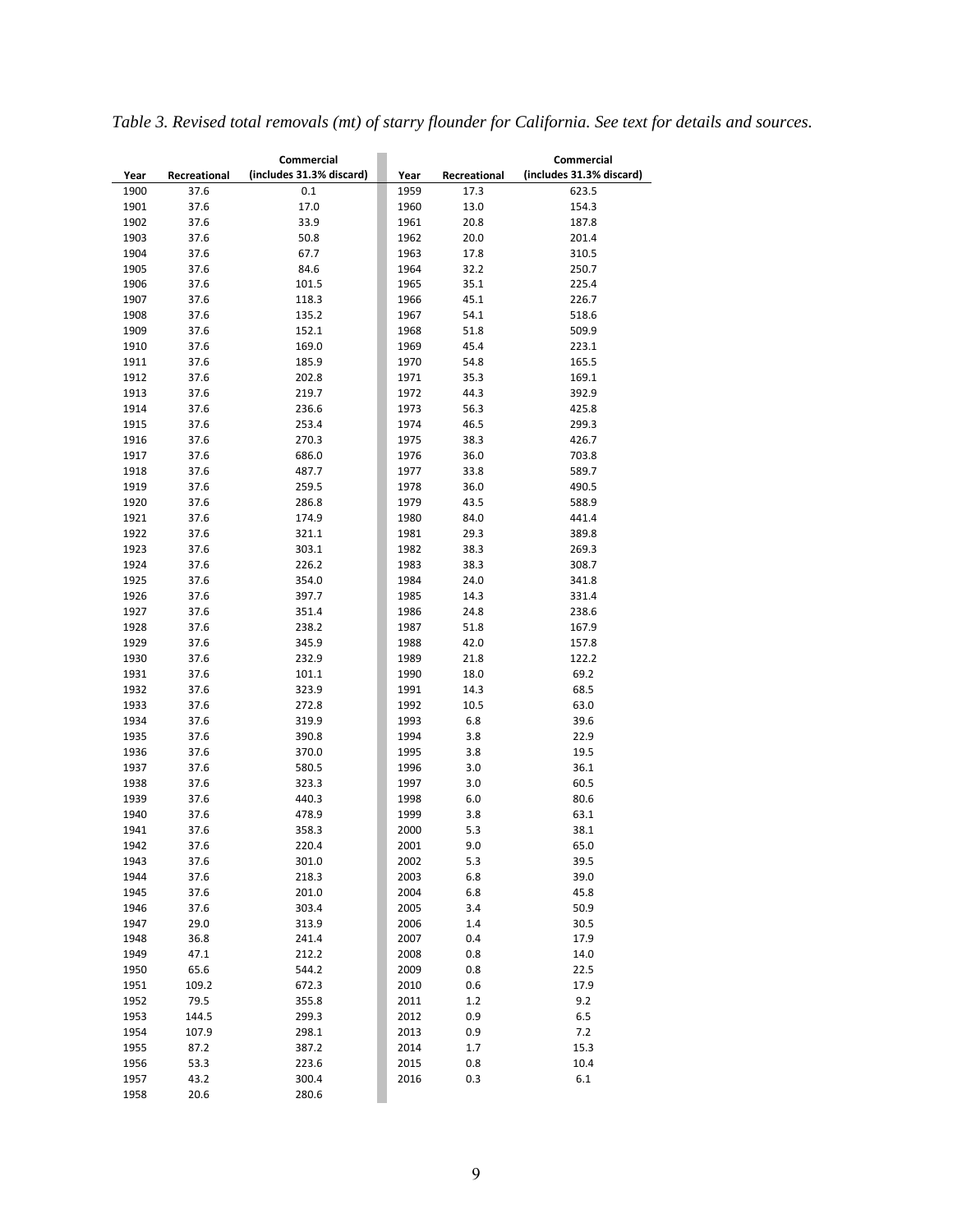*Table 4: DB-SRA parameter distributions for California starry flounder.*

| Quantity  | <b>Distribution</b> | <b>Parameters</b>           | <b>Basis</b>           |
|-----------|---------------------|-----------------------------|------------------------|
| M         | Lognormal           | Mean = $0.3$ , SD= $0.4$    | Ralston 2005           |
| FMSY / M  | Lognormal           | Mean= 0.8, SD=0.1           | Dick and MacCall, 2010 |
| BMSY / BO | <b>Beta</b>         | Mean = $0.25$ , SD = $0.05$ | PFMC flatfish proxy    |
| D(2005)   | <b>Beta</b>         | Mean = $0.38$ , SD = $0.1$  | Ralston 2005           |

*Table 5. DB-SRA Estimates of MSY and 2019 OFLs for Starry Flounder in OR-WA and CA.* The estimated median MSY values,which are substantially higher than recent catch, are recommended for use as OFL's in 2019-20.

| <b>Oregon-Washington (revised landings)</b><br>2019 OFL assumes 18.19 mt total removals in 2017 and 2018 |                                        |              |              |  |  |  |  |  |
|----------------------------------------------------------------------------------------------------------|----------------------------------------|--------------|--------------|--|--|--|--|--|
|                                                                                                          | Median<br>HDI 95 lower<br>HDI 95 upper |              |              |  |  |  |  |  |
| <b>MSY</b>                                                                                               | 298                                    | 237          | 359          |  |  |  |  |  |
| OFL (2019)                                                                                               | 859                                    | 477          | 1,273        |  |  |  |  |  |
| California (NOTE: corrected median MSY)<br>2019 OFL assumes 11.6 mt total removals in 2017 and 2018      |                                        |              |              |  |  |  |  |  |
|                                                                                                          | Median                                 | HDI 95 lower | HDI 95 upper |  |  |  |  |  |
| <b>MSY</b>                                                                                               | 354                                    | 295          | 526          |  |  |  |  |  |
| OFL (2019)                                                                                               | 1,167                                  | 692          | 2,158        |  |  |  |  |  |
|                                                                                                          |                                        |              |              |  |  |  |  |  |

Median MSY previously reported for CA (370 mt) was from the Ralston 2005 catch stream.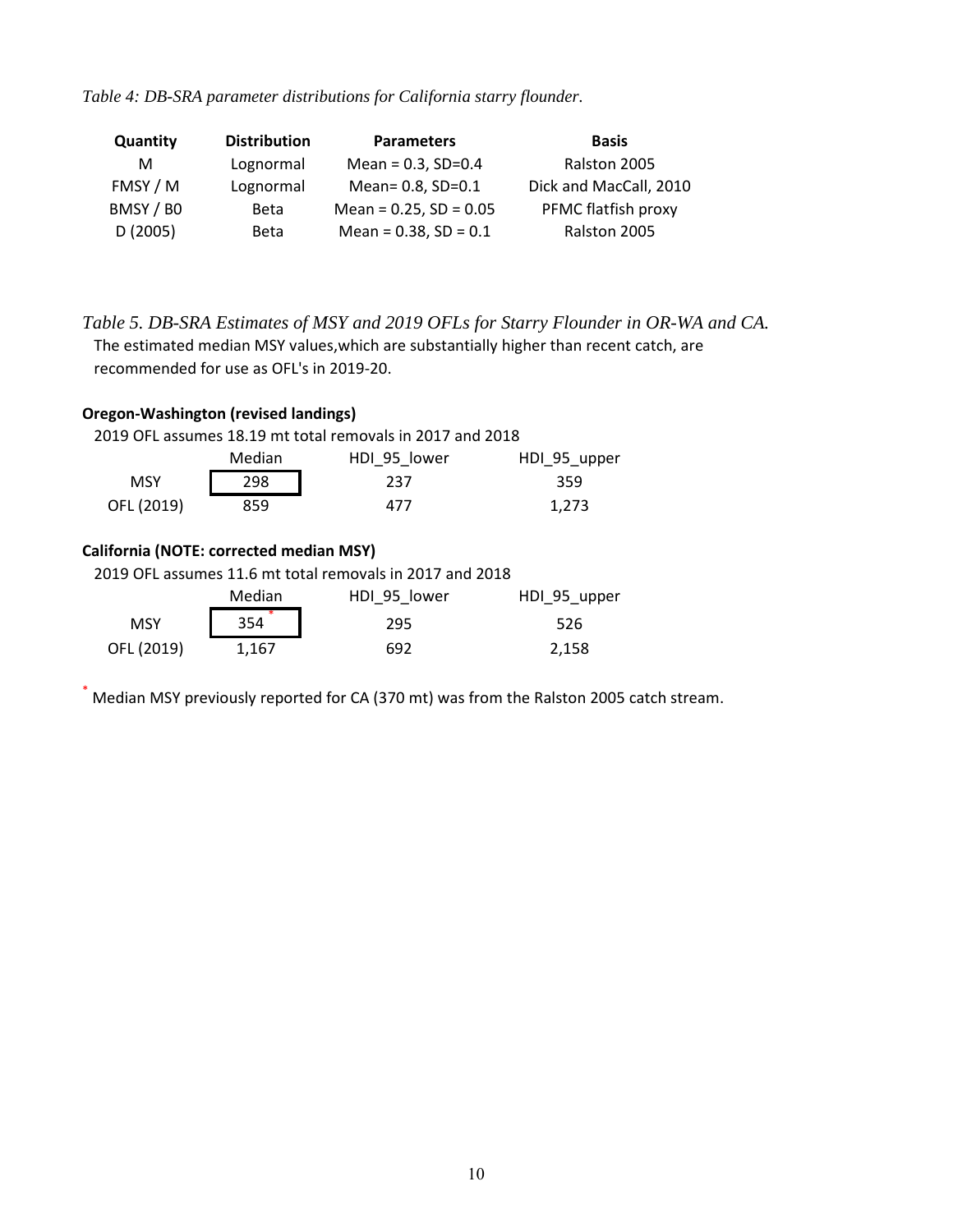#### **Figures**



*Figure 1. Revised time series of Oregon and Washington commercial and recreational starry flounder removals, 1889-2016, with comparison to removals and equilibrium assumption from Ralston (2005).* 



*Figure 2. Revised time series of California commercial and recreational starry flounder removals, 1900- 2016, with comparisons to removals assumed by Ralston (2005).*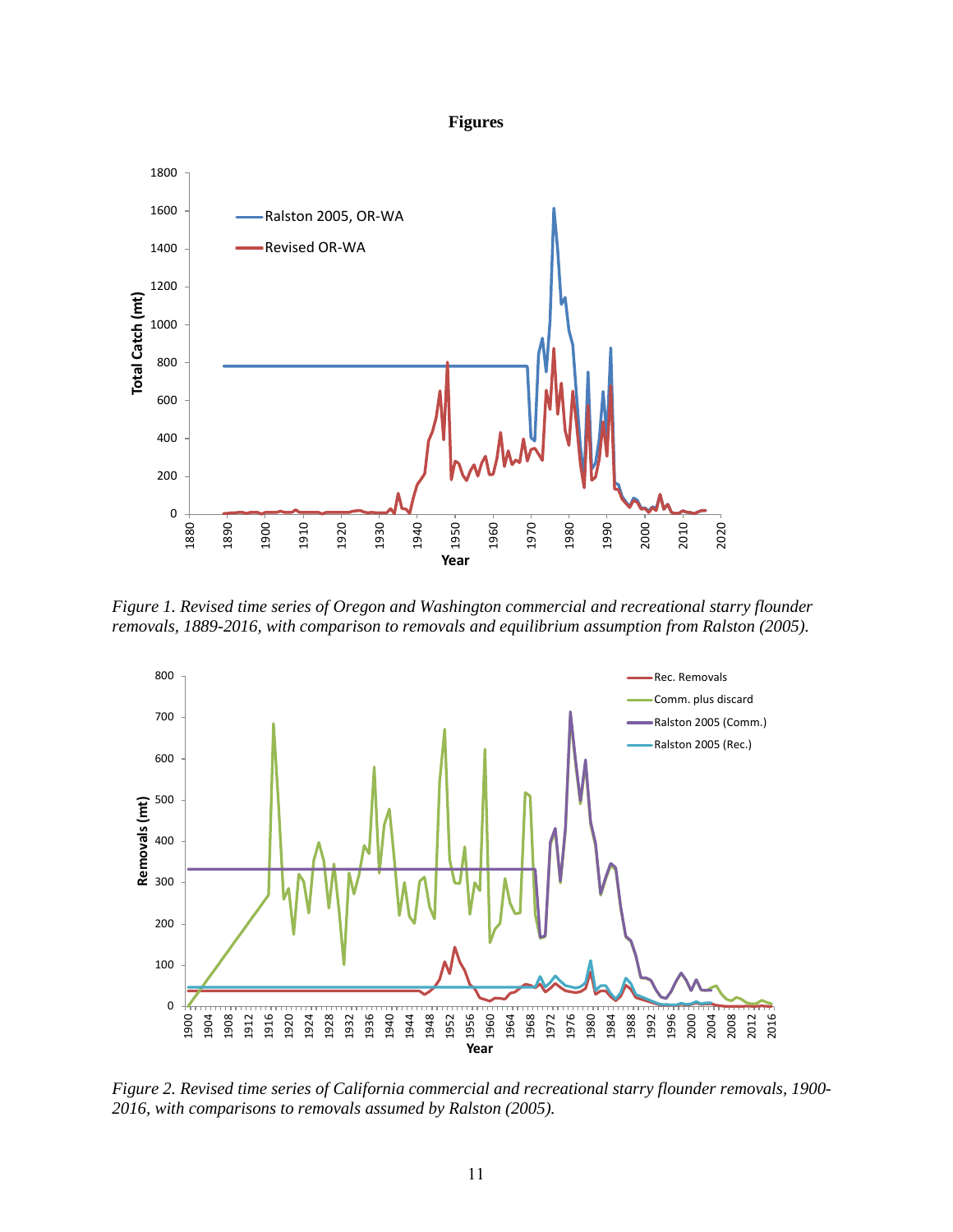# **Appendix Details of reconstructions for Washington Commercial and Recreational Landings**

Table A-1. Data used to inform assumptions needed to develop a commercial landings history for starry flounder in Washington.

|              |              |        | Percentage of flatfish-category landings<br>estimated to have been caught in waters<br>managed by the PFMC (i.e., excluding catch<br>from Canadian and Puget Sound waters) | Flounder market- |                        |        |          |
|--------------|--------------|--------|----------------------------------------------------------------------------------------------------------------------------------------------------------------------------|------------------|------------------------|--------|----------|
|              |              |        | <b>Flounder market category</b>                                                                                                                                            |                  | category landings (mt) |        | Starry % |
| Year         | All Flatfish | Starry | Arrowtooth                                                                                                                                                                 | All              | Arrowtooth             | Starry | of total |
| 1970         | 35%          | 22%    | 6%                                                                                                                                                                         | 16%              | 6.4                    | 39.0   | 86%      |
| 1971         | 36%          | 15%    |                                                                                                                                                                            | 15%              |                        | 31.7   | 100%     |
| 1972         | 35%          | 14%    | 55%                                                                                                                                                                        | 17%              | 18.3                   | 47.2   | 72%      |
| 1973         | 42%          | 11%    | 42%                                                                                                                                                                        | 21%              | 75.4                   | 39.8   | 35%      |
| 1974         | 49%          | 46%    | 77%                                                                                                                                                                        | 50%              | 82.0                   | 326.7  | 80%      |
| 1975         | 48%          | 23%    | 83%                                                                                                                                                                        | 25%              | 19.2                   | 106.0  | 85%      |
| 1976         | 55%          | 11%    | 79%                                                                                                                                                                        | 32%              | 122.0                  | 36.8   | 23%      |
| 1977         | 55%          | 19%    | 84%                                                                                                                                                                        | 29%              | 59.6                   | 112.2  | 65%      |
| 1978         | 67%          | 33%    | 90%                                                                                                                                                                        | 54%              | 171.3                  | 143.1  | 46%      |
| 1979         | 73%          | 23%    | 74%                                                                                                                                                                        | 48%              | 301.2                  | 127.3  | 30%      |
| 1980         | 72%          | 23%    | 90%                                                                                                                                                                        | 49%              | 219.1                  | 135.8  | 38%      |
| 1970-75 avg. | 41%          | 22%    | 53%                                                                                                                                                                        | 24%              |                        |        | 76%      |

 $<sup>1</sup>$  24% of historical fish weight in the 'Flounder' market category was assumed to have been caught in PFMC waters.</sup>

 $2$  76% of the historical fish weight in the 'Flounder' market was assumed to be starry flounder.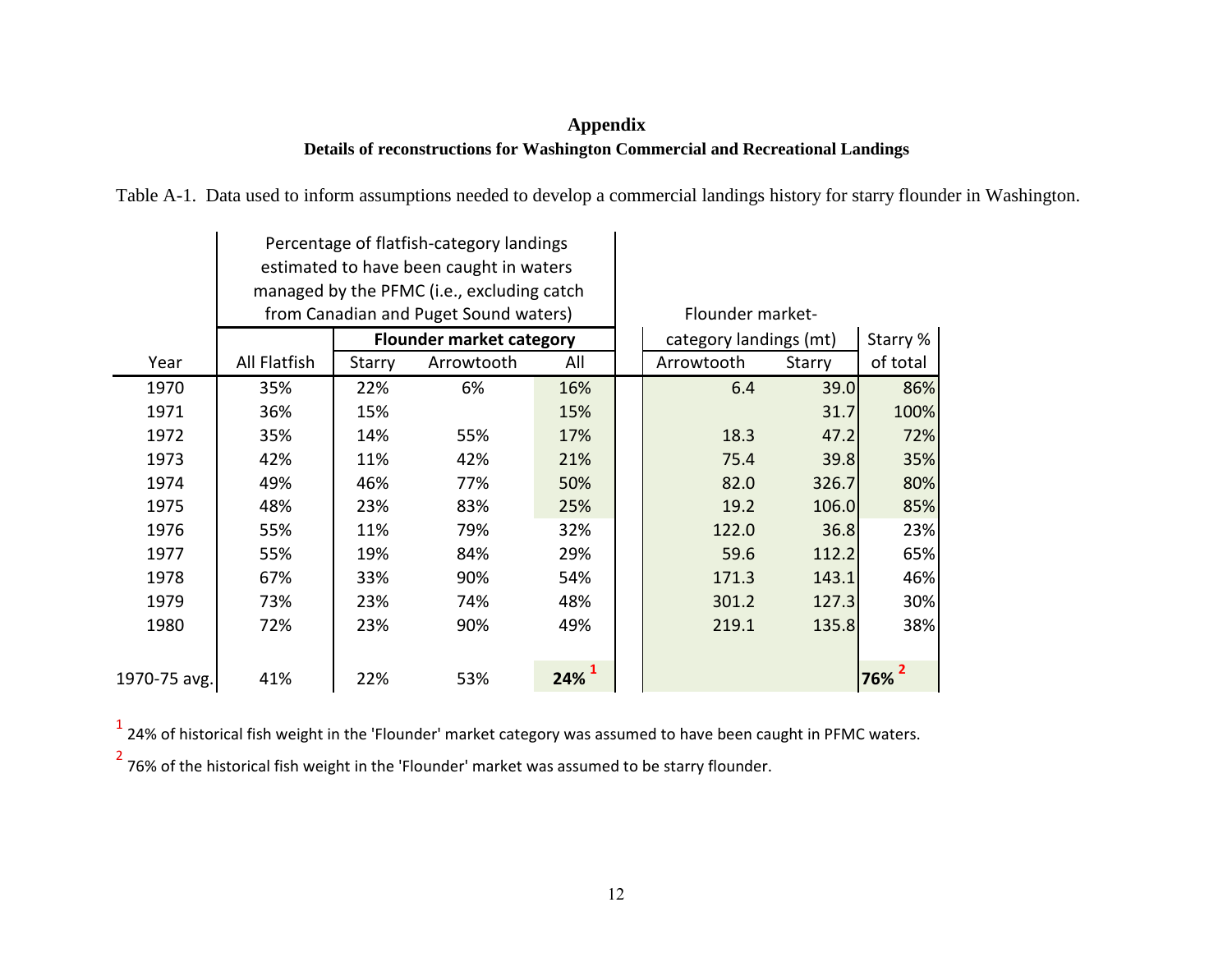|      | Washington |                         |       |          |
|------|------------|-------------------------|-------|----------|
| Year | # of fish  | 1<br>Derived mt         | OR-mt | OR+WA mt |
| 1956 | missing    | $\mathbf{1}$            |       | $1.0\,$  |
| 1957 | missing    | $\overline{2}$          |       | 2.0      |
| 1958 | missing    | $\overline{\mathbf{4}}$ |       | 4.0      |
| 1959 | missing    | 5                       |       | 5.0      |
| 1960 | missing    | $6\phantom{1}6$         |       | 6.0      |
| 1961 | missing    | $\overline{7}$          |       | 7.0      |
| 1962 | missing    | 8                       |       | 8.0      |
| 1963 | missing    | 9                       |       | 9.0      |
| 1964 | missing    | 10                      |       | 10.0     |
| 1965 | missing    | 12                      |       | 12.0     |
| 1966 | missing    | 14                      |       | 14.0     |
| 1967 | 11,598     | 15.4                    |       | 15.4     |
| 1968 | missing    | 16                      |       | 16.0     |
| 1969 | missing    | 16.5                    |       | 16.5     |
| 1970 | missing    | 17                      | 1.5   | 18.5     |
| 1971 | missing    | 18                      | 1.5   | 19.5     |
| 1972 | missing    | 19                      | 1.5   | 20.5     |
| 1973 | missing    | 20                      | 1.5   | 21.5     |
| 1974 | missing    | 21                      | 1.5   | 22.5     |
| 1975 | 18,187     | 24.2                    | 1.5   | 25.7     |
| 1976 | 11,400     | 15.2                    | 1.5   | 16.7     |
| 1977 | 41,409     | 55.1                    | 1.5   | 56.6     |
| 1978 | 21,167     | 28.2                    | 1.5   | 29.7     |
| 1979 | 7,836      | 10.4                    | 1.5   | 11.9     |
| 1980 | 1,466      | 1.9                     | 16.8  | 18.7     |
| 1981 | 6,250      | 8.3                     | 49.1  | 57.4     |
| 1982 | 4,721      | 6.3                     | 23.1  | 29.4     |
| 1983 | 327        | 0.4                     | 9.8   | 10.2     |
| 1984 | 75         | 0.1                     | 0.9   | 1.0      |
| 1985 | 431        | 0.6                     | 0.9   | 1.5      |
| 1986 | 969        | 1.3                     | 1.3   | 2.6      |
| 1987 | missing    | 1.3                     | 2.4   | 3.7      |
| 1988 | missing    | 1.3                     | 1.5   | 2.8      |
| 1989 | missing    | 1.3                     | 0.8   | 2.1      |
| 1990 | 1,560      | 2.1                     | 0.0   | 2.1      |
| 1991 | 884        | 1.2                     | 0.0   | 1.2      |
| 1992 | 1,147      | 1.5                     | 0.0   | 1.5      |
| 1993 | 707        | 0.9                     | 0.0   | 0.9      |
| 1994 | 359        | 0.5                     | 0.0   | 0.5      |
| 1995 | 542        | 0.7                     | 0.0   | 0.7      |

Table A-2. Summary of recreational catch data used in the 2017 starry flounder assessment for waters off Oregon and Washington.